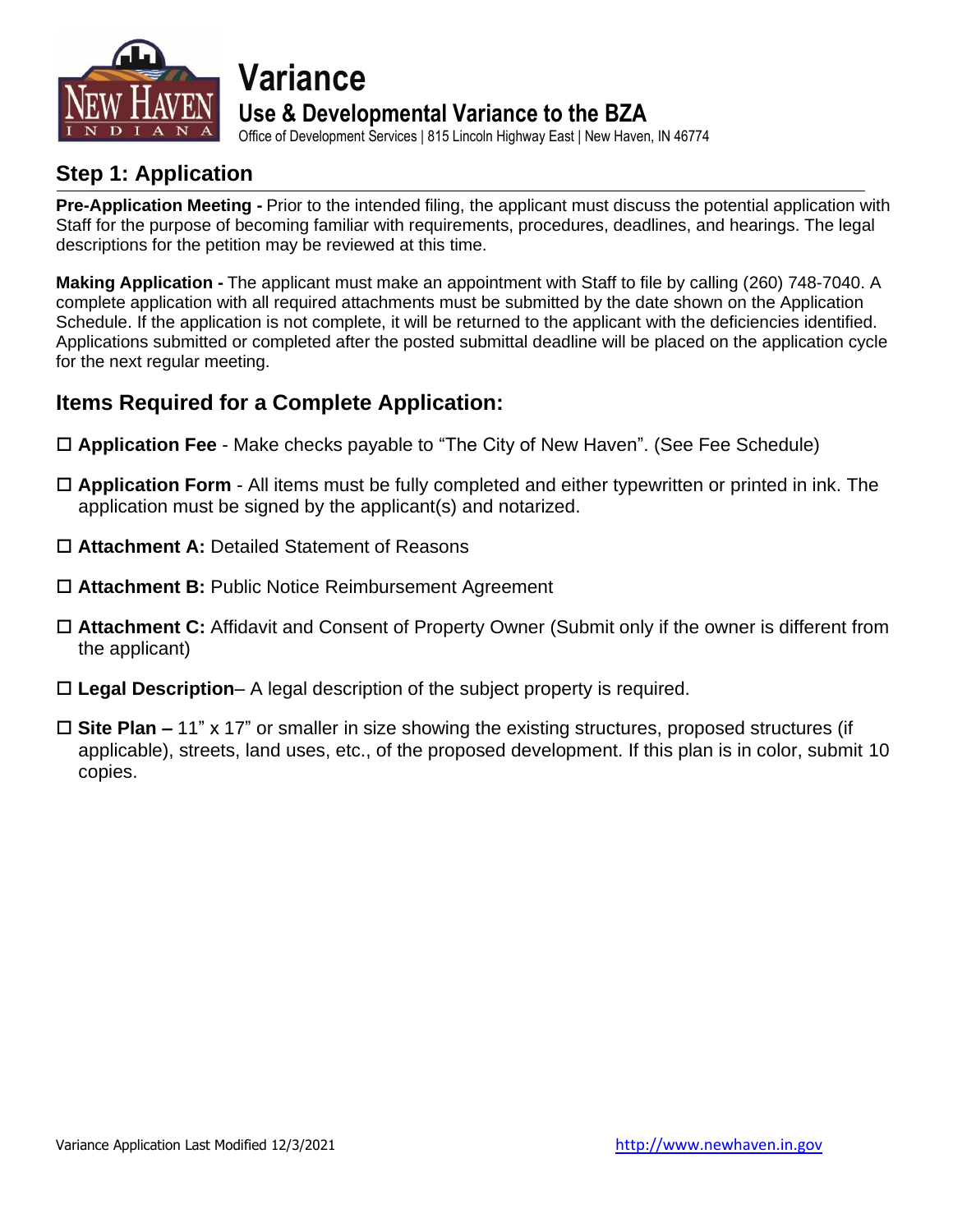### *Staff Report*

After an examination of information in the public record and findings from additional research, Staff shall publish a Staff Report that provides an analysis of the petition request. Such report shall be published along with the agenda approximately five days prior to the hearing.

### *Public Hearing*

The Board shall follow its adopted Rules of Procedures for the hearing, a copy of which available at the Planning Office. Public Hearings of the Board of Zoning Appeals are generally held on the third Tuesday of each month in the Common Council Chambers at the New Haven City Administration Building, 815 Lincoln Highway East, New Haven, Indiana 46774.

When your request comes up on the agenda, you must present your request to the Board. You may represent yourself or have a consultant or attorney represent you. You may use any evidence that will assist you in the presentation. If the members need additional information, they will ask questions regarding your request.

Upon conclusion of its public hearing, the Board will vote on your appeal. The Board may include commitments and conditions as part of its decision.

### **Step 3: Petition Information (Completed by Staff at the Time of Application)**

The Docket Number for this petition is \_\_\_\_\_\_\_\_\_\_\_\_\_\_\_\_\_\_\_\_\_\_\_\_\_\_\_\_\_\_\_\_\_. Please use this number for referencing the request and when submitting additional information in the future.

This petition will be heard by the Board on \_\_\_\_\_\_\_\_\_\_\_\_\_\_\_\_\_\_\_\_\_\_\_\_\_\_. The meeting starts at 6:00 pm in the Common Council Chambers of the New Haven Administration Building, 815 Lincoln Highway East, New Haven, Indiana 46774.

The Staff Report and Agenda for this petition will be published on approximately

#### *What Happens Next?*

\_\_\_\_\_\_\_\_\_\_\_\_\_\_\_\_\_\_\_\_\_\_\_\_\_\_\_\_\_.

Should the BZA approve the appeal, the petitioner is free to take any actions necessary in accordance with the established procedures of the City to use property in accordance with the zoning ordinance as interpreted by the Board.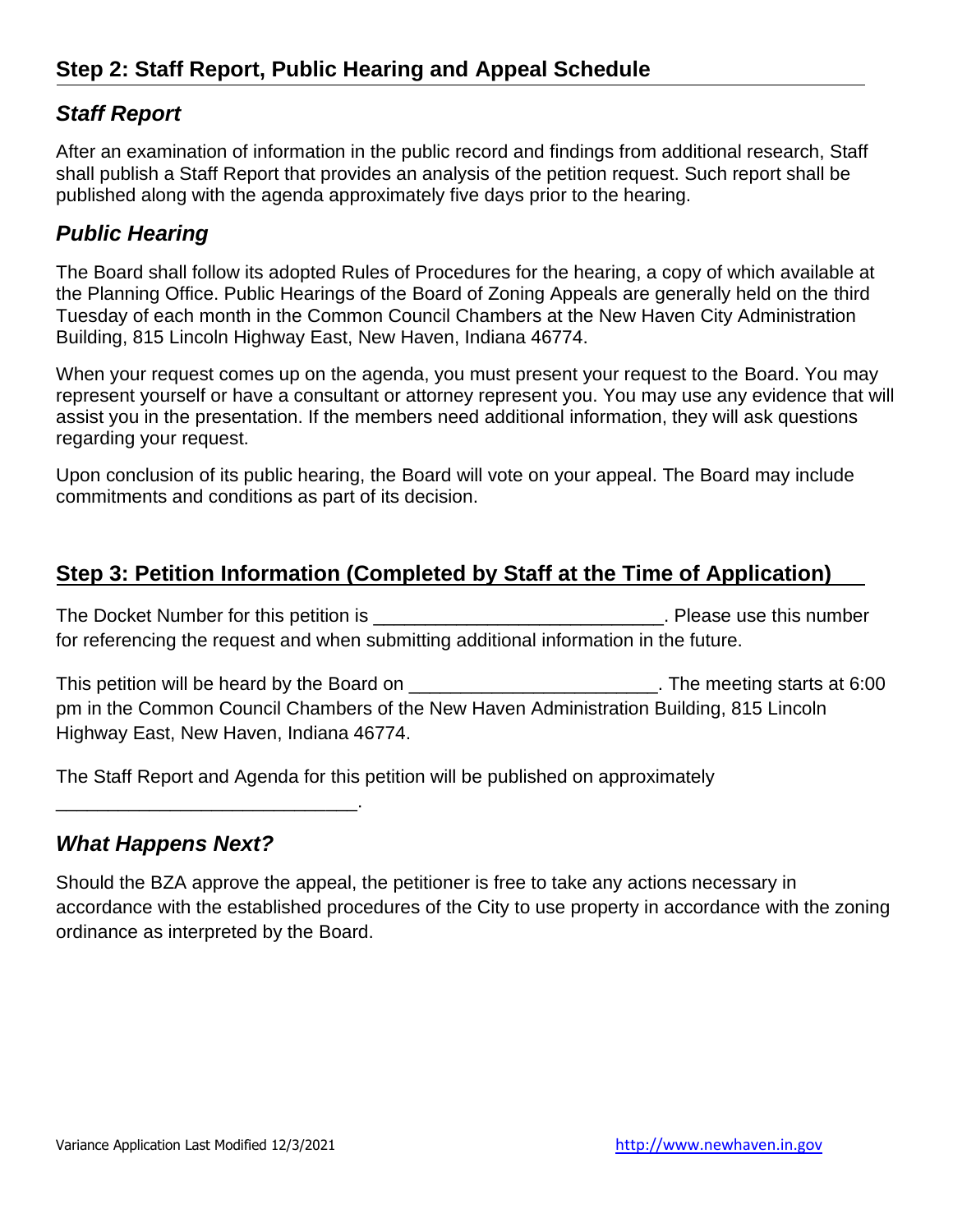### **2022 New Haven Board of Zoning Appeals**

**Variances, Special Uses, and Appeals**

6:00pm in the City Council Chambers of the New Haven Administration Building

| <b>Hearing Date</b>        | <b>Application</b><br><b>Submittal</b> | <b>Public Notice</b> | <b>Agendas</b><br><b>Distributed</b> |
|----------------------------|----------------------------------------|----------------------|--------------------------------------|
| January 19th               | 12/22/21                               | 1/5/22               | 1/12/22                              |
| February 16th              | 1/19/22                                | 2/2/22               | 2/9/22                               |
| March 16th                 | 2/16/22                                | 3/2/22               | 3/9/22                               |
| April 20th                 | 3/23/22                                | 4/6/22               | 4/13/22                              |
| May 18th                   | 4/20/22                                | 5/4/22               | 5/11/22                              |
| June 15th                  | 5/18/22                                | 6/1/22               | 6/8/22                               |
| July 20th                  | 6/22/22                                | 7/6/22               | 7/13/22                              |
| August 17th                | 7/20/22                                | 8/3/22               | 8/10/22                              |
| September 21 <sup>st</sup> | 8/24/22                                | 9/7/22               | 9/14/22                              |
| October 19th               | 9/21/22                                | 10/5/22              | 10/12/22                             |
| November 17th              | 10/20/22                               | 11/3/22              | 11/10/22                             |
| December 15th              | 11/17/22                               | 12/1/22              | 12/8/22                              |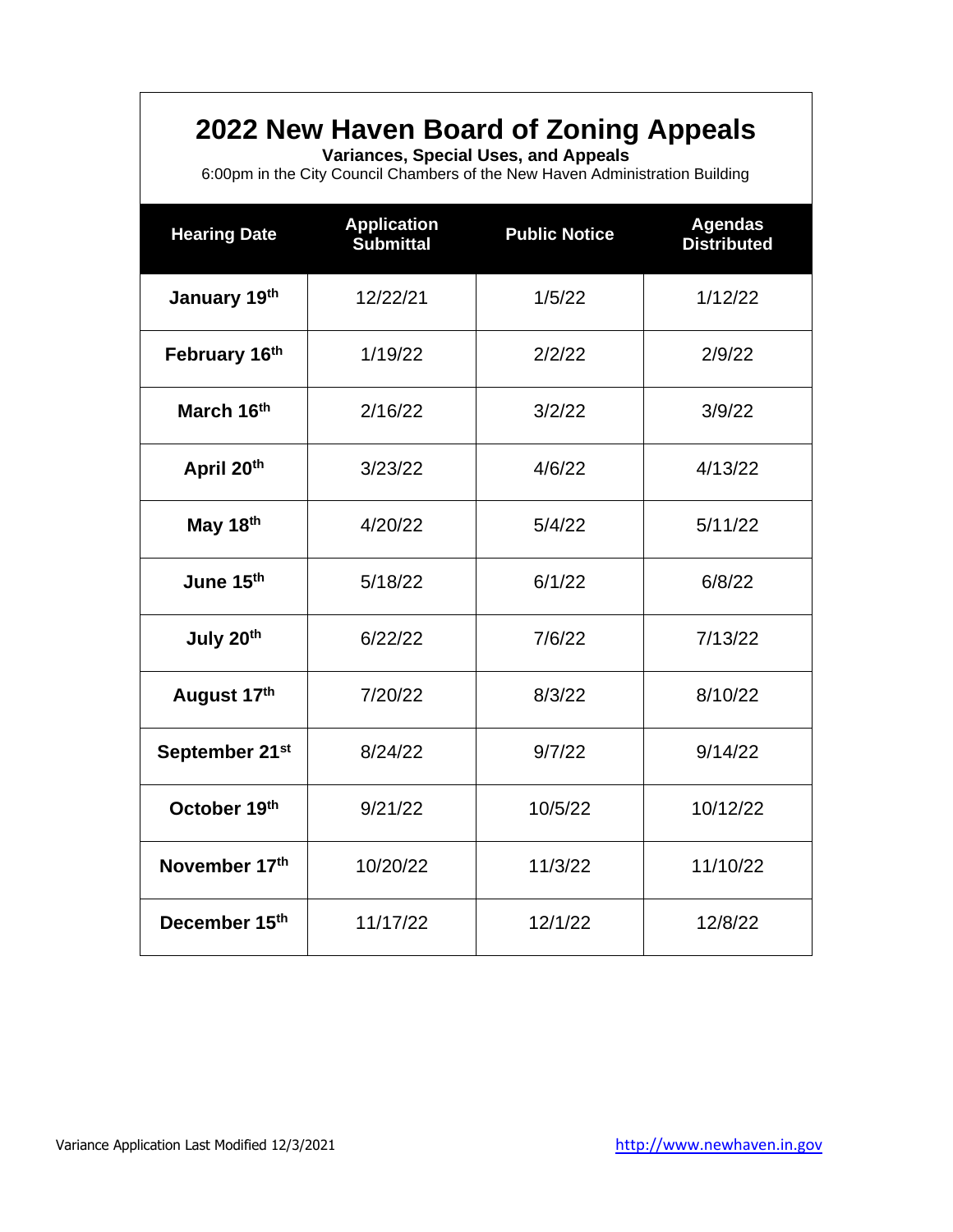

# **Variance**

### **Use & Developmental Variances to the BZA**

Department of Planning and Economic Development | 815 Lincoln Highway East | New Haven, IN 46774

|                                                                                                  | <b>Applicant Information</b>      |                         | <b>Office Use Only</b>                 |                       |
|--------------------------------------------------------------------------------------------------|-----------------------------------|-------------------------|----------------------------------------|-----------------------|
| Name:                                                                                            |                                   | Docket #                |                                        |                       |
| Street:                                                                                          |                                   | <b>Filing Date</b>      |                                        |                       |
| City:                                                                                            |                                   | Fee                     |                                        |                       |
| State:                                                                                           | Zip:                              | <b>BZA Date</b>         |                                        |                       |
| Phone:                                                                                           | Fax:                              | Received By             |                                        |                       |
| E-mail:                                                                                          |                                   |                         |                                        |                       |
|                                                                                                  | <b>Property Owner Information</b> |                         | <b>Project or Premises Information</b> |                       |
| Name:                                                                                            |                                   |                         | Please Select a Project Type           |                       |
| Street:                                                                                          |                                   | $\square$ Commercial    | $\Box$ Industrial                      | $\square$ Residential |
| City:                                                                                            |                                   | □ Other:                |                                        |                       |
| State:                                                                                           | Zip:                              | Location / Address:     |                                        |                       |
| Phone:                                                                                           | Fax:                              | Parcel Number:          |                                        |                       |
| E-mail:                                                                                          |                                   | <b>Existing Zoning:</b> |                                        |                       |
|                                                                                                  | <b>Notarization</b>               | Proposed Zoning:        |                                        |                       |
|                                                                                                  |                                   | <b>Existing Use:</b>    |                                        |                       |
| The above information and attached exhibits, to my knowledge and belief<br>are true and correct. |                                   | Proposed Use:           |                                        |                       |
|                                                                                                  |                                   | Total Acreage:          |                                        |                       |
|                                                                                                  |                                   | <b>Total Lots:</b>      |                                        |                       |
| Printed Name of Applicant                                                                        | Signature of Applicant            |                         |                                        |                       |
|                                                                                                  |                                   |                         |                                        |                       |
|                                                                                                  |                                   |                         |                                        |                       |
| Notary Public's Name (printed)                                                                   | Signature of Notary               |                         |                                        |                       |
|                                                                                                  |                                   |                         |                                        |                       |
|                                                                                                  |                                   |                         |                                        |                       |
| My Commission Expires                                                                            | State; County                     |                         |                                        |                       |
|                                                                                                  |                                   |                         |                                        |                       |
|                                                                                                  |                                   |                         |                                        |                       |
| Subscribed and sworn to before me this ______________ day of                                     |                                   |                         |                                        |                       |
|                                                                                                  |                                   |                         |                                        |                       |

| <b>Office Use Only</b> |  |  |
|------------------------|--|--|
| Docket #               |  |  |
| <b>Filing Date</b>     |  |  |
| Fee                    |  |  |
| <b>BZA Date</b>        |  |  |
| Received By            |  |  |

| <b>Project or Premises Information</b> |                      |                       |  |  |
|----------------------------------------|----------------------|-----------------------|--|--|
| Please Select a Project Type           |                      |                       |  |  |
| □ Commercial                           | $\square$ Industrial | $\square$ Residential |  |  |
| $\Box$ Other:                          |                      |                       |  |  |
| Location / Address:                    |                      |                       |  |  |
| Parcel Number:                         |                      |                       |  |  |
| <b>Existing Zoning:</b>                |                      |                       |  |  |
| Proposed Zoning:                       |                      |                       |  |  |
| Existing Use:                          |                      |                       |  |  |
| Proposed Use:                          |                      |                       |  |  |
| Total Acreage:                         |                      |                       |  |  |
| Total Lots:                            |                      |                       |  |  |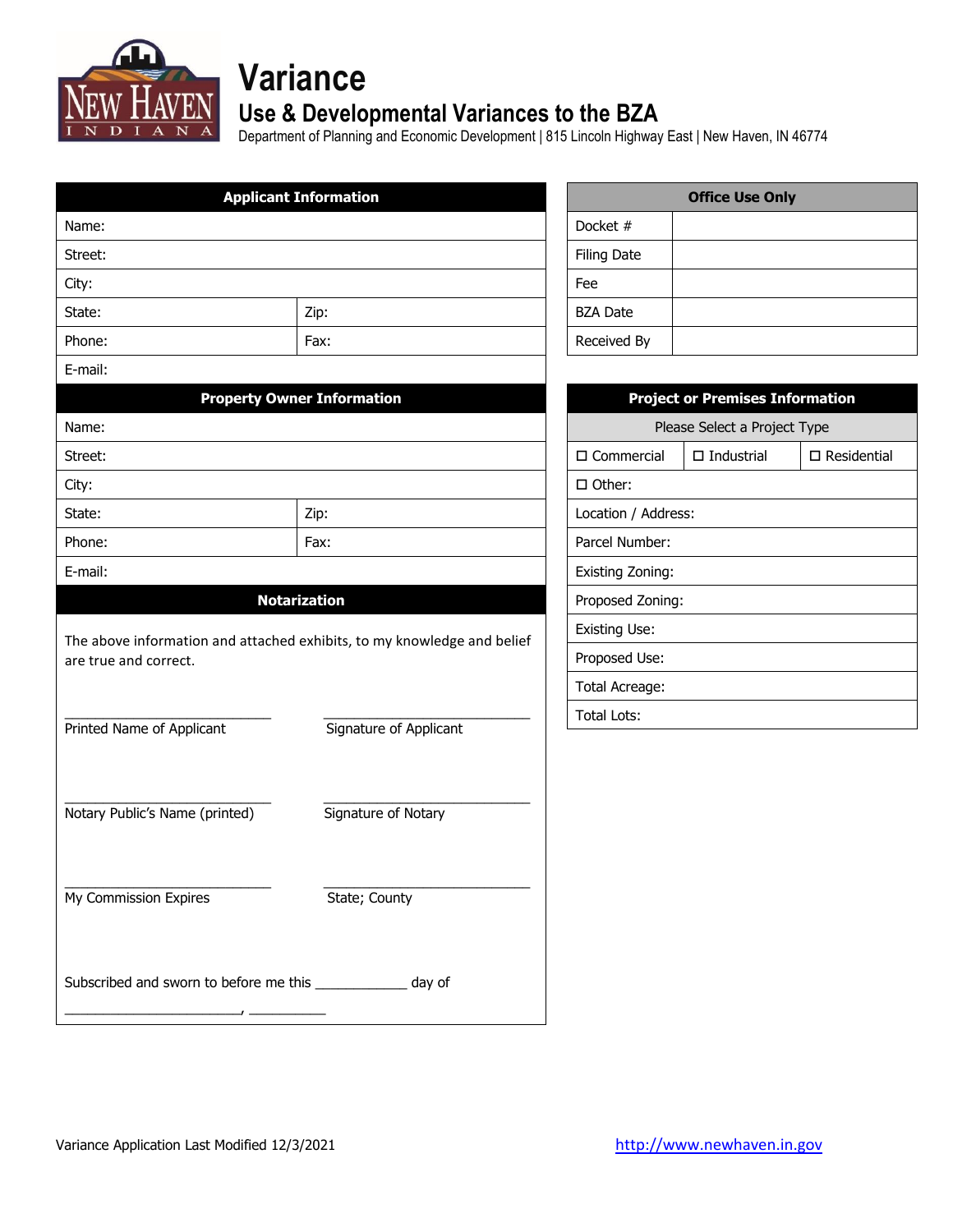

**Attachment A Detailed Statement of Reasons for Variance** 

Department of Planning and Economic Development | 815 Lincoln Highway East | New Haven, IN 46774

Docket **Docket** 

#### **Petition Information**

Applicant may substitute a typed document addressing the following questions in list format as they appear on this form.

Describe your request:

### **Statutory Criteria**

The approval will not be injurious to the public health, safety, morals, and general welfare of the community because:

The use and value of the area adjacent to the property included in the variance will not be affected in a substantially adverse manner because: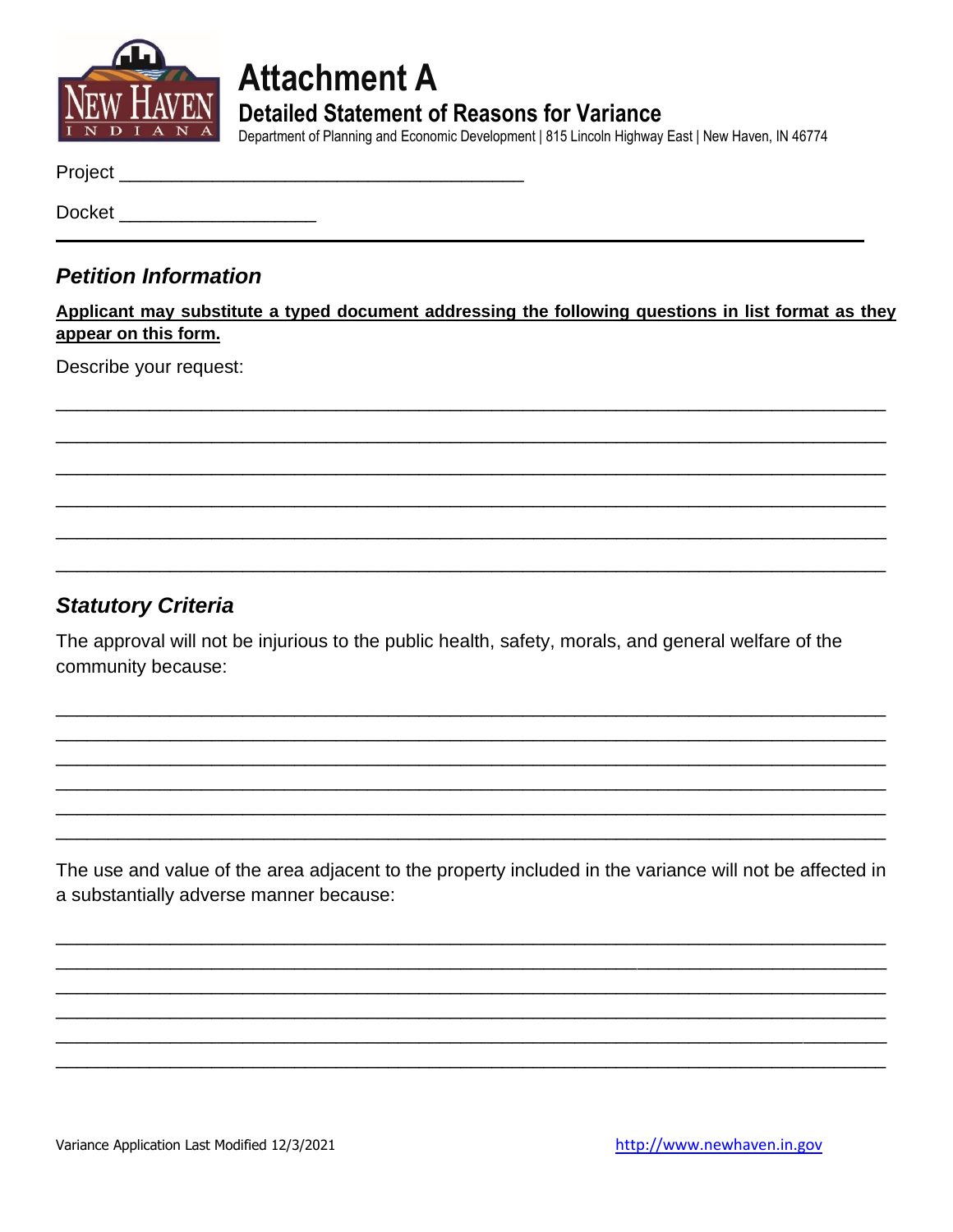**Use Variances Only** - The need for the variance arises from some condition peculiar to the property involved, because:

Use Variances Only - The strict application of the terms of the Zoning Ordinance will constitute an unnecessary hardship if applied to the property for which the variance is sought, because:

Use Variances Only - The approval of this variance would not interfere substantially with the New Haven Comprehensive Plan, because:

**Developmental Variances Only** - The strict application of the terms of the zoning ordinance will result in practical difficulties in the use of the property, because: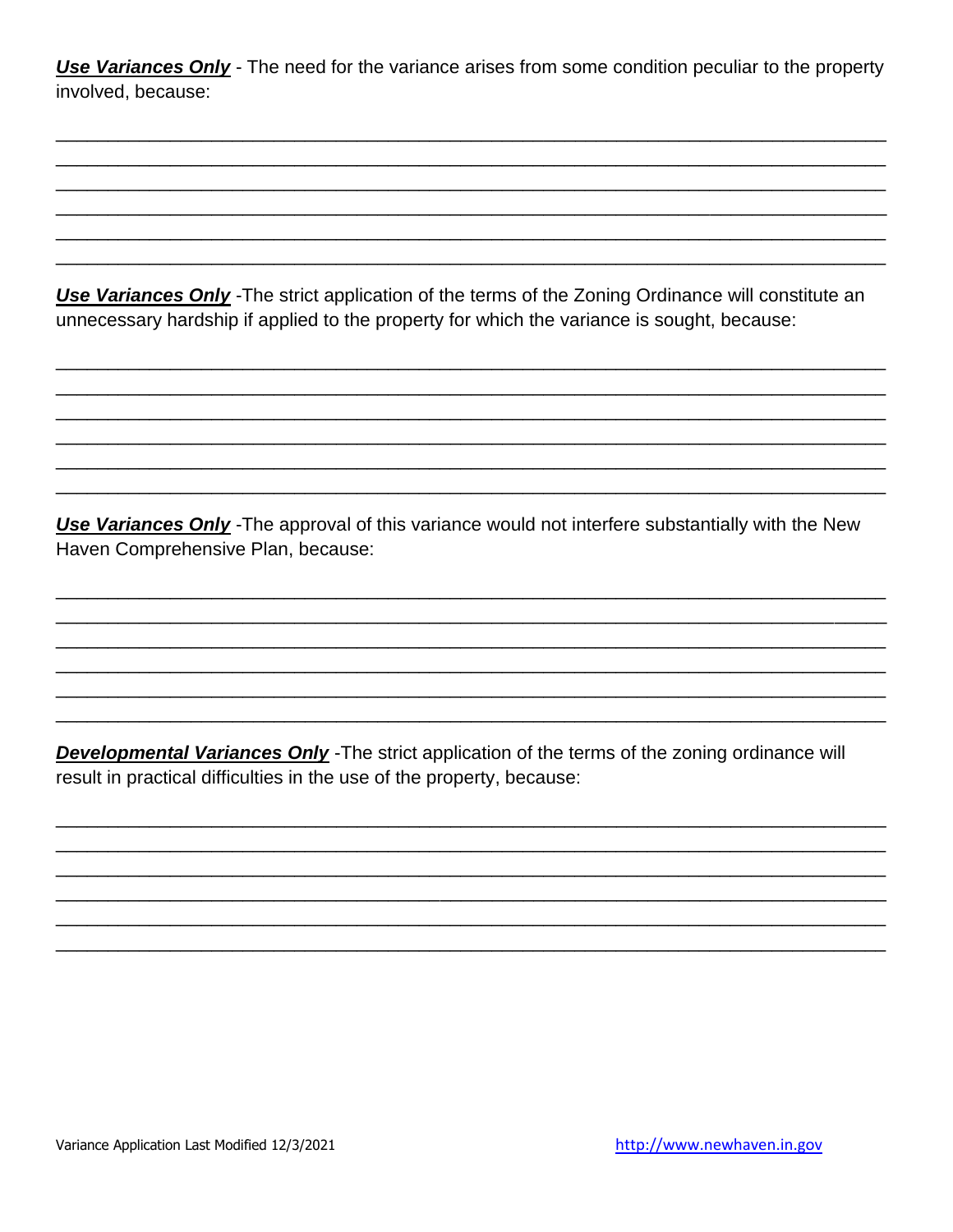

## **Attachment B**

**Public Notice Reimbursement Agreement**

Department of Planning and Economic Development | 815 Lincoln Highway East | New Haven, IN 46774

#### **AGREEMENT BETWEEN APPLICANT AND CITY OF NEW HAVEN FOR REIMBURSEMENT OF COSTS FOR PUBLISHING LEGAL ADS AND PUBLIC HEARING NOTIFICATION FOR SURROUNDING PROPERTY OWNERS**

SUBJECT PROJECT:

DEVELOPER OR OWNER OF THE REAL ESTATE (APPLICANT): \_\_\_\_\_\_\_\_\_\_\_\_\_\_\_\_\_\_\_\_\_\_\_\_\_\_\_\_\_

ADDRESS: \_\_\_\_\_\_\_\_\_\_\_\_\_\_\_\_\_\_\_\_\_\_\_\_\_\_\_\_\_\_\_\_\_\_\_\_\_\_\_\_\_\_\_\_\_\_\_\_\_\_\_\_\_\_\_\_\_\_\_\_\_\_\_\_\_\_\_\_\_\_\_\_\_\_\_\_\_\_

WHEREAS, the Applicant seeks a variance for a certain parcel of real estate that has been submitted to the New Haven Board of Zoning Appeals for approval, which is referred to above as the "SUBJECT PROJECT", and

WHEREAS, the City desires to expedite the process for publishing legal ads and notification of public hearing for surrounding property owners for said subject project; and

WHEREAS, the Applicant agrees to pay all sums necessary for the City's costs of publishing legal ads in the local newspapers and the notification of public hearing for surrounding property owners for the Applicant's project.

NOW, THEREFORE, THE PARTIES AGREE AS FOLLOWS:

- 1. The City shall provide the Applicant with a detailed invoice for the costs of publishing public notice and notification of surrounding property owners; and
- 2. The Applicant agrees to pay, prior to the Board of Zoning Appeals Meeting in which said project will be heard, the costs of publication of legal ads as invoiced by the local newspaper and notification of surrounding property owners at \$1.25 per notice mailed.
- 3. The Applicant agrees to pay these costs by 4:30 P.M. on the day of the public hearing on said project.
- 4. In the event the Applicant has failed to pay the costs prior to the deadline as outlined above, the petition of said project shall be tabled to the next regularly scheduled Board of Zoning Appeals meeting.

WHEREFORE, the Applicant has hereunto set his/her/its hand this \_\_\_\_\_\_\_ day of \_\_\_\_\_\_\_\_\_\_\_\_\_\_\_, 20\_\_\_.

| "APPLICANT" | "CITY OF NEW HAVEN" |  |
|-------------|---------------------|--|
| By:         | Bv:                 |  |
|             |                     |  |
| Title:      | Title:              |  |
|             |                     |  |
| Company:    |                     |  |

Variance Application Last Modified 12/3/2021 [http://www.newhaven.in.gov](http://www.newhaven.in.gov/)